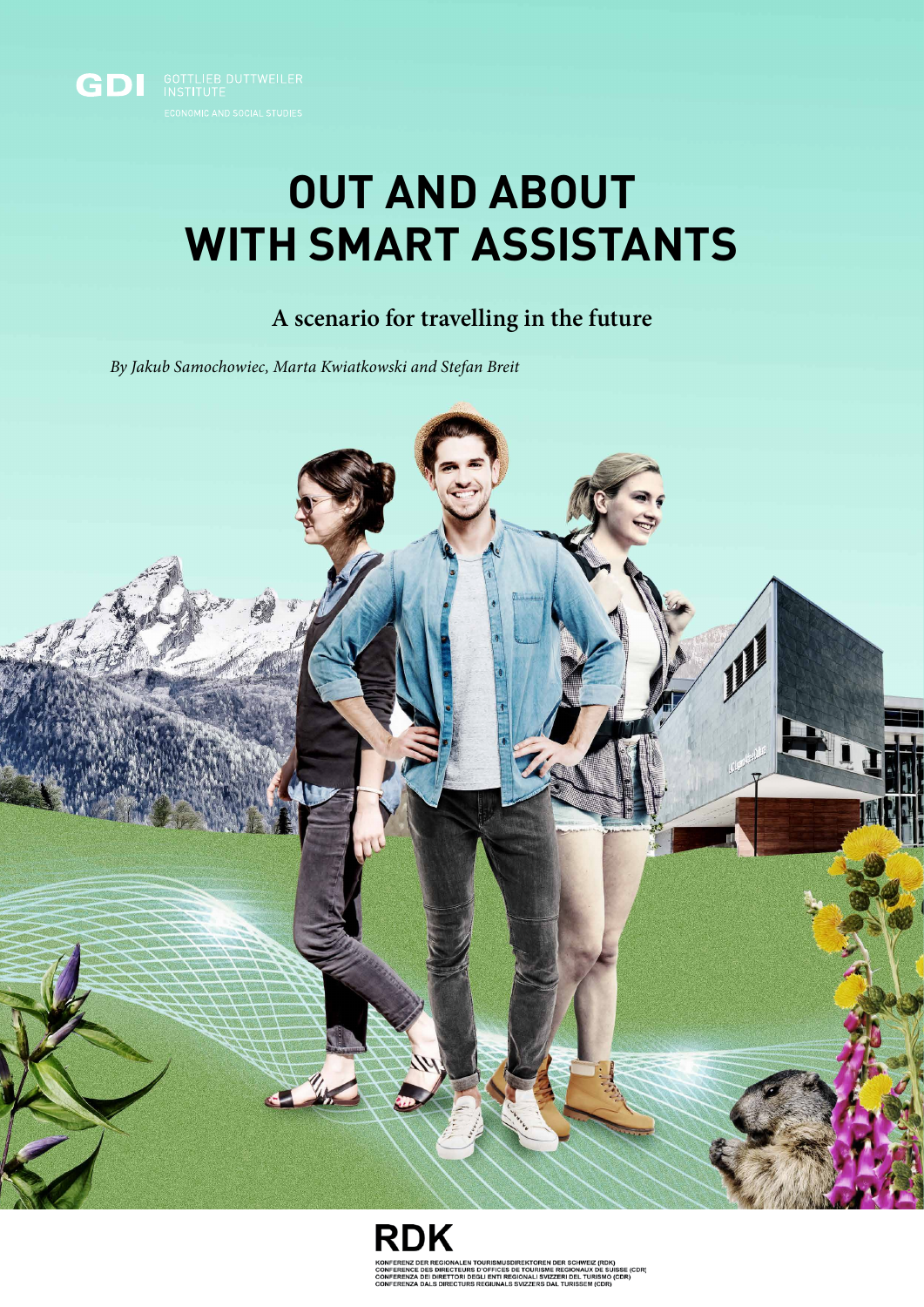## **Summary**

The Internet and smartphones have turned the tourism sector upside down. But where will things go from here? We cannot assume that the digital revolution has come to an end and that everything will now settle down again. We expect smart assistants to have as big an impact on tourism as smartphones. By smart assistants, we mean digital counterparts that understand our normal speech and assist us, just like an advisor or coach. In the following study, we sketch out a picture of what it might be like to go travelling with just such an assistant.

Because such assistants won't just be used for the journey alone but also in all kinds of life situations, they will know a lot about our interests and preferences. This means that for the customer, they will become a personal travel agency, navigator, translator, tour guide and so forth, and they will take on all our administrative tasks – such as buying tickets and checking in. For service providers, digitisation means that services can be personalised and evaluated far more effectively. But service providers will have to make a wide range of information machine-readable so that the digital assistant can register the touristic environment – such as menus, occupancy rates for hotel rooms, tables in restaurants, parking spaces and waiting times for mountain railways. Destination management organisations can help service providers make their information digitally visible.

It seems plausible that the most useful assistants will be those that know everything about us, and that combine all possible data about both us and many other people. But if an assistant collects as much data about as many people as possible in all areas of their lives, this naturally becomes problematical for our personal privacy and from a data protection perspective. So we will discuss ways in which a decentralised assistant might function.

It rtemains unclear whether or not artificial intelligence will ever become as powerful as we describe – and if so, when this might happen. But what is clear is that developments are moving in this direction. We should not wait for a technological breakthrough before engaging with the implications of this paper. If we set about making our destination machine-readable, then we will already become more visible today, and we will be laying the foundations for the future introduction of smart assistants.

But how can we go about digitising our own region? First we have to decide which local factors should be turned into data. This data has to be generated or bought. Apart from procuring the data, it is at least as important to be able to collate it. This is not just about defining standards, but about implementing them as broadly as possible so that it becomes worthwhile for programmers of apps and smart assistants to use them.

Finally, the data in question can be used in three different ways. It can be regarded as a valuable resource and used only via one's own channels – for example, via one's own websites and apps. The second possibility is to distribute the same data via third-party platforms such as Booking. com. The third is to place the data online on open access, available to everyone.

With a view to the emergence of smart assistants, the open-data approach seems to us the most promising. This is because the market for smart assistants has not yet been divided up among just a few big players. It is still unclear who will come out on top, and open data enables us to avoid falling into the hands of the monopolies. Using open data makes a destination visible to all machines. This will provide more of an opportunity for decentralised assistants. And already today, open